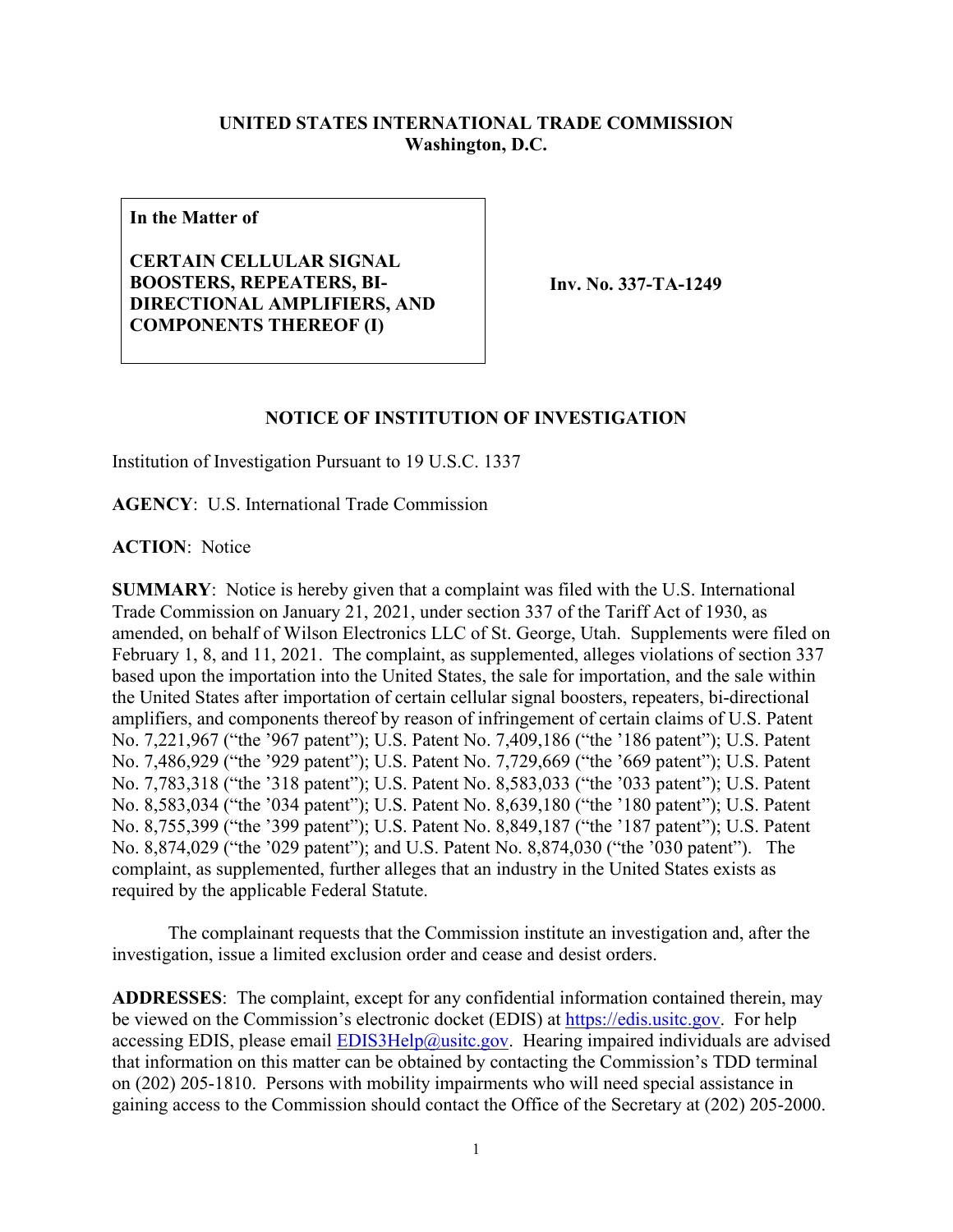General information concerning the Commission may also be obtained by accessing its internet server at [https://www.usitc.gov.](https://www.usitc.gov/)

**FOR FURTHER INFORMATION CONTACT**: Katherine Hiner, Office of Docket Services, U.S. International Trade Commission, telephone (202) 205-1802.

## **SUPPLEMENTARY INFORMATION**:

**AUTHORITY**: The authority for institution of this investigation is contained in section 337 of the Tariff Act of 1930, as amended, 19 U.S.C. 1337, and in section 210.10 of the Commission's Rules of Practice and Procedure, 19 C.F.R. 210.10 (2020).

**SCOPE OF INVESTIGATION**: Having considered the complaint, the U.S. International Trade Commission, on February 19, 2021, **ORDERED THAT** –

(1) Pursuant to section 210.10(a)(6) of the Commission's Rules of Practice and Procedure, 19 C.F.R. 210.10(a)(6), three separate investigations be instituted based on the complaint to further efficient adjudication, one of which is instituted by this notice of investigation, and that this decision shall not preclude the presiding Administrative Law Judge from further severing the investigation pursuant to section 210.14(h) of the Commission's Rules of Practice and Procedure, 19 C.F.R. 210.14(h), if appropriate;

(2) Pursuant to subsection (b) of section 337 of the Tariff Act of 1930, as amended, an investigation be instituted to determine whether there is a violation of subsection (a)(1)(B) of section 337 in the importation into the United States, the sale for importation, or the sale within the United States after importation of certain products identified in paragraph (2) by reason of infringement of one or more of claims 1, 4-7, and 9 of the '967 patent; claims 1, 4, and 9-10 of the '669 patent; claims 1-3 of the '318 patent; and claims 19-21 of the '033 patent; and whether an industry in the United States exists as required by subsection (a)(2) of section 337;

(3) Pursuant to section 210.10(b)(1) of the Commission's Rules of Practice and Procedure, 19 C.F.R. 210.10(b)(1), the plain language description of the accused products or category of accused products, which defines the scope of the investigation, is "cellular signal boosters, cellular repeaters, bi-directional cellular signal amplifiers, and components such as low-noise amplifiers, power amplifiers, filters, duplexers, triplexers, multiplexers, attenuators, power detectors, microcontrollers, and processors";

(4) For the purpose of the investigation so instituted, the following are hereby named as parties upon which this notice of investigation shall be served:

(a) The complainant is:

Wilson Electronics LLC 3301 E. Desert Drive St. George, UT 84790